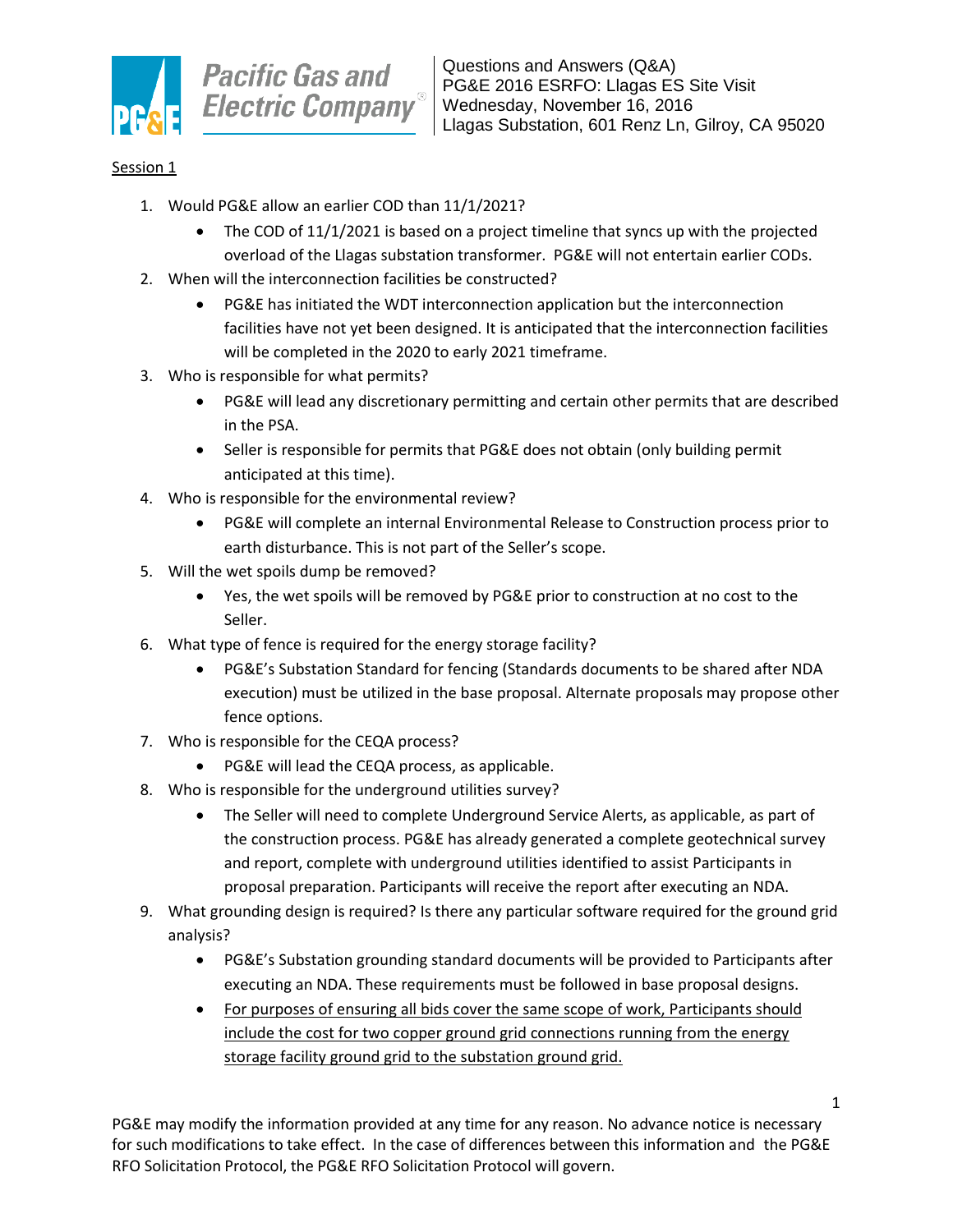

- i. See the PSA Technical Specifications document for a description of ground grid design requirements (copper cable thickness, connectors, trench depth etc.).
- ii. The distance from the energy storage ground grid to the substation ground grid is estimated to be 120'. The surface material for trenching is crushed rock.
- See the PSA Technical Specifications for grounding analysis software requirements.
- 10. Is Llagas considered a brownfield or greenfield substation project?
	- PG&E is considering the Llagas ES project a brownfield substation project.
- 11. Is Llagas the only PG&E-owned and operated site in the 2016 ESRFO?
	- No, PG&E's 2016 ESRFO includes other PG&E-owned and operated sites. Participants are encouraged to review the RFO protocol document for a description of the PV colocated and stand-alone PSA projects.
- 12. Are QA, QC and Safety requirements included in the PSA?
	- Yes, QA and QC requirements are specified in the Technical Specifications (Exhibit E to the PSA) and in Appendix 1. Safety requirements are specified in the PSA.
- 13. Will PG&E remove the existing light poles on the site?
	- Yes, PG&E will remove the existing light poles prior to construction.
- 14. Who is responsible for construction power?
	- The Seller is responsible for construction power provision and costs.
	- PG&E would consider leaving one existing light pole on site for the provision of construction power (Seller to be construction power Customer of Record and will be responsible for construction power charges).
- 15. Is a secondary distribution backup for station power required as in PG&E Substation designs?
	- No secondary distribution backup is required in the energy storage facility design.
- 16. Is PG&E aware of any noise ordinance/requirements from the local county?
	- PG&E is not aware of any noise ordinances or requirements relevant to this project from Santa Clara County.
- 17. What clearances are required from the substation fence?
	- Clearance requirements are detailed in the Technical Specifications (Exhibit E).
- 18. Where should the switchgear be placed?
	- PG&E's preferred location for the switchgear is in the southwest corner of the project site.
- 19. What water retention requirements will govern the design?
	- See Technical Specifications (Exhibit E) for drainage requirements.
- 20. Is a separate entrance required for the energy storage facility?
	- Yes, PG&E requires a separate gated entrance for the energy storage facility.
- 21. Will PG&E assign Owner's Engineers for the project?
	- Yes—electrical and civil Owner's Engineers will be assigned to the project.
- 22. Where will the Nexus meter be located? What CTs and PTs will serve as inputs?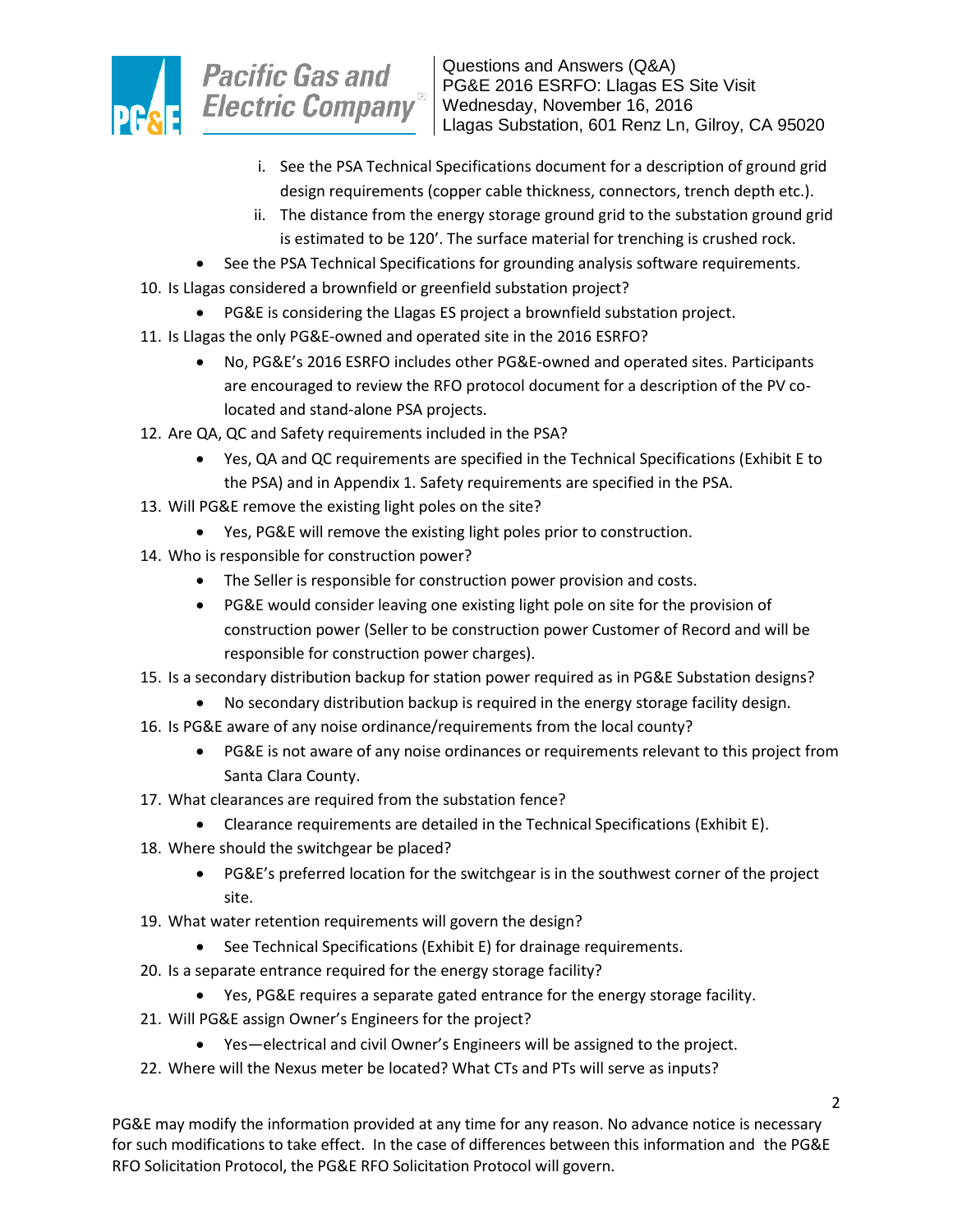

- Please see the Single Line Diagram shared with Participants as part of the RFO for details on the metering locations.
- 23. What construction hours are anticipated?
	- Participants should assume 4x10's in their base proposals.
	- Participants can propose other arrangements in alternate proposals.
- 24. What is the name of the pre-approval service for subcontractors? When would Participants need to be qualified themselves?
	- ISNetWorld is the pre-approval service used by PG&E. ISNetworld can be accessed at [https://www.isnetworld.com/.](https://www.isnetworld.com/)
	- Participants (Seller) would have to be approved in ISNetworld prior to engaging in any Medium or High Risk activities as defined in PG&E's Contractor Safety Standard.
- 25. How does PG&E evaluate the Llagas ES project compared to 3<sup>rd</sup> party proposals?
	- PG&E's evaluation protocol is described in the RFO protocol document.
- 26. Can PG&E share information on the cost of the substation transformer upgrade project?
	- On a unit cost estimating basis, the transformer upgrade is expected to be approximately \$5M.
	- PG&E plans to use the same evaluation methodology for the transformer upgrade as was used in the 2014 ESRFO. Details on this methodology can be found in PG&E's CPUC testimony.
- 27. Can PG&E share the attendee list from this site visit?
	- Yes. PG&E has shared the attendee list and the list is available on the RFO website.
- 28. Can PG&E share a list of currently approved design, construction firms etc.
	- If Participants are considering certain subcontractors and do not know their prequalification status, PG&E is happy to verify firms on an individual basis. Please send a list of firm names to [energystorage@pge.com.](mailto:energystorage@pge.com)
- 29. Would PG&E consider using an MSA instead of a PSA?
	- All Participants must base their base proposal on the PSA as included in the 2016 ESRFO documentation.
	- Should a shortlisted Participant have an MSA with PG&E for similar type work, PG&E will consider working off the MSA template instead of the pro-forma PSA after shortlisting (expected spring 2017). However, terms and conditions as well as risk profile will be modified to conform with those in the PSA.
- 30. Is PG&E aware of any height limitations imposed by Santa Clara County?
	- PG&E is not aware of any height restrictions imposed by Santa Clara County.

## Session 2

31. Are there any NERC/CIP requirements?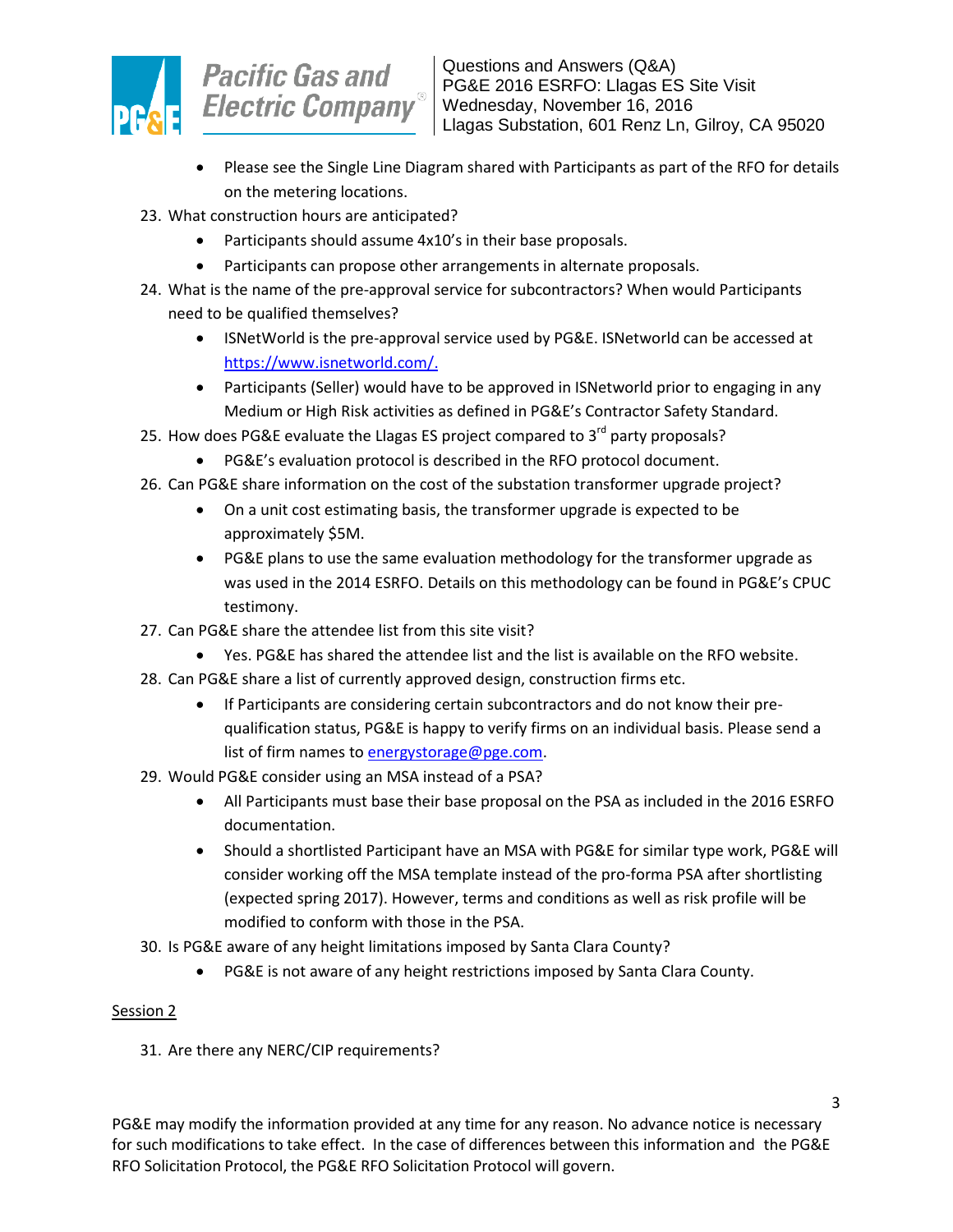

- NERC/CIP requirements for the project will be assessed by PG&E through an internal evaluation process during the project design stage. Since PG&E IT will complete the telecommunications work, compliance with NERC/CIP requirements will broadly fall on PG&E.
- 32. Can vendors bid terms longer than 10 years?
	- Yes, Participants can bid contract terms beyond 10 years in alternate proposals.
	- The RFO Offer Form contains a spot to include additional costs associated with extending the term (see "PSA Offers Only" tab).
- 33. Where is PG&E's property line for the project site?
	- Surveying files will be provided to Participants after NDA execution. These surveying files show the PG&E property line along with dimensions.
- 34. Are vehicle access lanes required around the energy storage facility?
	- PG&E's General Arrangement Substation design standard requires a perimeter access road around the facility. Base proposal designs should include this design requirement.
		- i. Alternate proposals can suggest alternate arrangements that still allow equipment access.
- 35. What are the project sizing requirements?
	- All base bids MUST be 10MW/40MWh per the Technical Specifications and per the commercial terms laid out in the pro-forma PSA.
	- Alternate bids must be no more than 20MW.
- 36. Is there any water currently available to the project site?
	- No water is currently available directly on site.
- 37. Does the local fire department require water at the site? Who would be responsible for the cost if the fire department required water on site?
	- PG&E has not inquired with the local fire department whether on-site water would be required for an energy storage installation. The requirement would be driven by the storage technology selection.
	- To the extent that new water distribution was required by the local fire department, the Seller would be responsible for the costs associated with installation of such a system per the Technical Specifications.
- 38. Will the finished grade within the fence be crushed rock or blacktop?
	- PG&E's Substation standard is crushed rock.
	- Participants can suggest alternatives for cost savings in alternate proposals.
- 39. Is the area to the south of the project site free for construction laydown use?
	- Yes, the area just south of the existing northernmost Substation fence is available for construction laydown use (trailers, materials, etc.).
- 40. Will the interconnection line be underground or overhead?